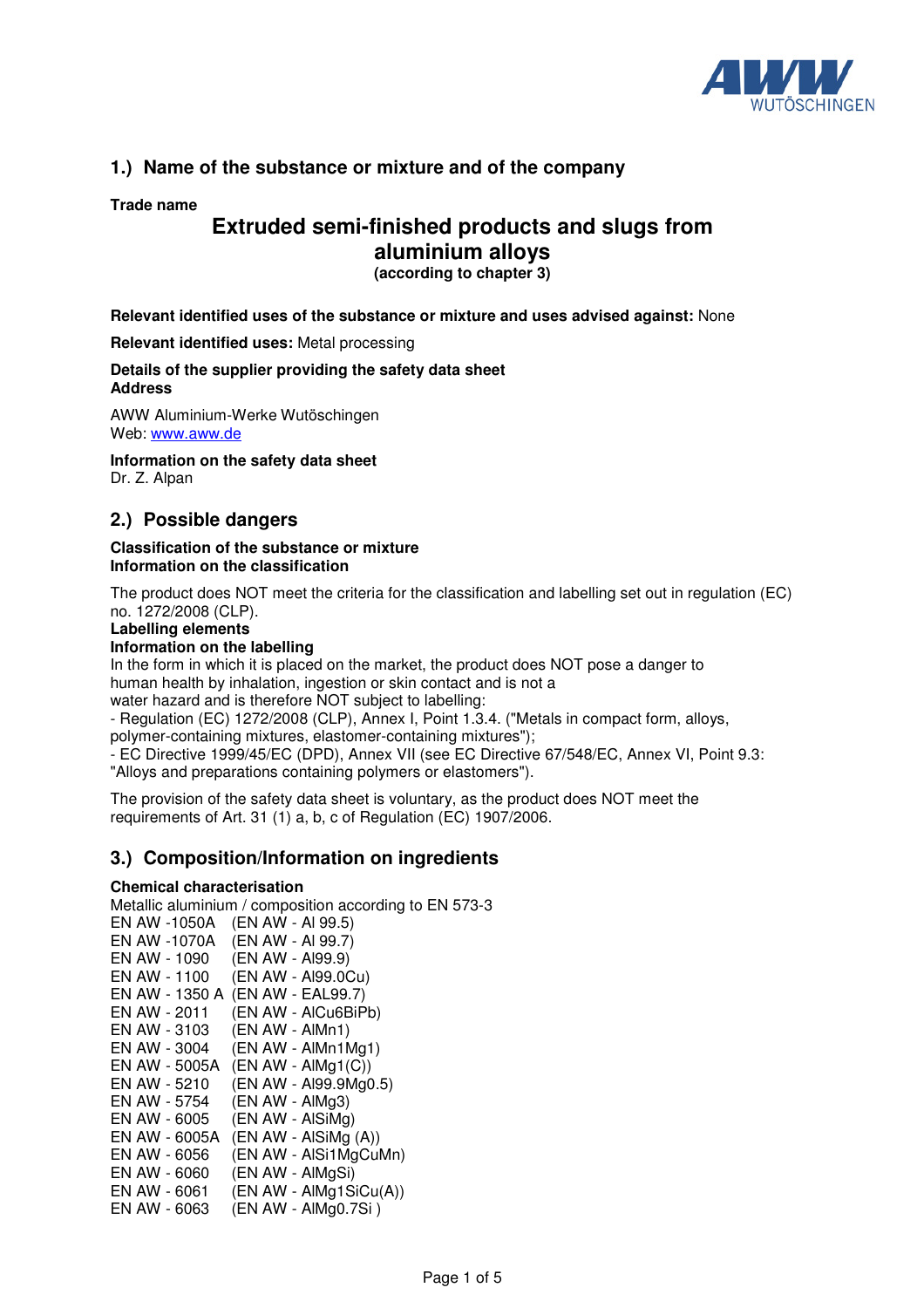

EN AW - 6082 (EN AW - AlSi1MgMn) EN AW - 6101B (EN AW - EAlMgSi(B))

**Substance/product identification** 

CAS no. 7429-90-5 EC no. 231-072-3

# **4.) First aid measures**

## **General information**

This chapter is completely omitted for extruded semi-finished products and slugs.

The information on first aid refers to any dust that may be produced. If symptoms persist, consult a doctor. Immediately take off contaminated clothing and safely remove it.

#### **After inhalation**

Ensure fresh air supply.

#### **After skin contact**

In case of contact with skin, wash with soap and water.

#### **After eye contact**

Spread the eyelids, rinse eyes thoroughly with water (15 min.).

#### **After ingestion**

Rinse the mouth thoroughly with water.

## **5.) Fire-fighting measures**

This chapter is completely omitted for extruded semi-finished products and slugs.

Fire-fighting information refers to any dust that may be generated.

#### **Suitable extinguishing media**

Extinguishing measures must be adapted to the surroundings of the fire.

**Special dangers arising from the substance or preparation itself, from the products of combustion or gases produced by the fire:**  Can be released in the event of fire: Metal oxides

### **Special protective equipment for fire-fighting**

Use breathing apparatus with independent air supply. Wear protective suit.

## **6.) Measures in case of accidental release**

Chapter 6 is completely omitted for extruded semi-finished products and slugs.

The information on accidental release measures refers to any dust that may be produced.

#### **Personal precautions**

Observe protective regulations (see chapters 7 and 8).

#### **Environmental precautions**

Do not empty into drains/surface water/groundwater.

#### **Methods for cleaning/receiving**

Pick up mechanically. Dispose of in suitable containers for recovery or disposal.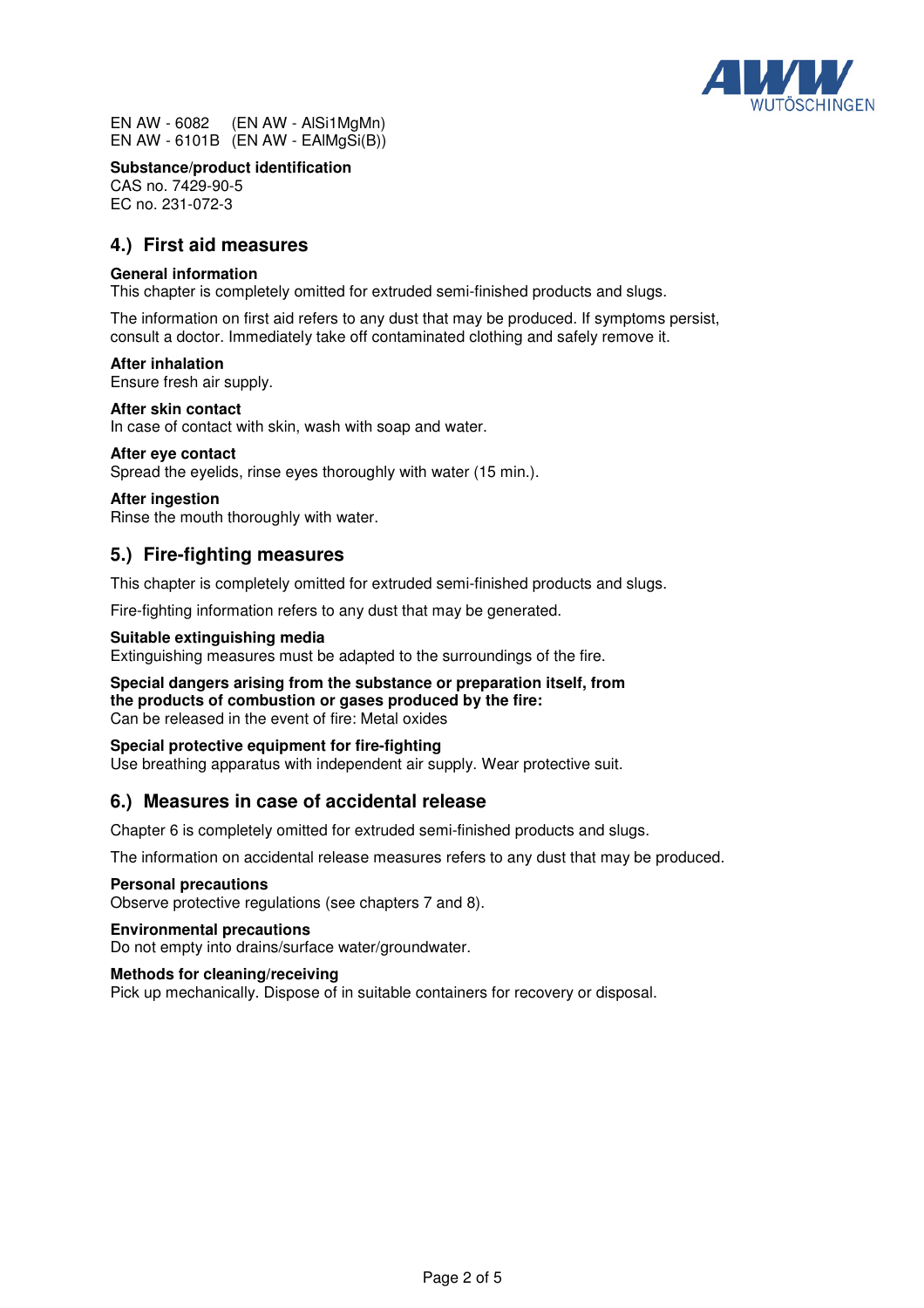

# **7.) Handling and storage**

## **Handling**

### **Information on safe handling**

Protect packaging units from humidity and moisture. Ensure good room ventilation.

## **Storage**

#### **Requirements for storage rooms and containers**

Protect packaging units from humidity and moisture.

#### **Information on storage in a common storage facility** Not known.

### **VCI storage class**

10-13 other liquids and solids (not LGK 1-8)

# **8.) Exposure controls / Personal protective equipment**

Chapter 8 is completely omitted for the extruded semi-finished products and slugs.

The information on the limitation and monitoring of exposure relates to aluminium powder or aluminium dust and has been mentioned here for the sake of completeness.

### **Exposure limit values, aluminium powder**

CAS no. 7429-90-5 EC no. 231-072-3

### **German Research Foundation (DFG)**

Dusts containing aluminium, aluminium oxide, aluminium hydroxide Alveolar fraction Value: 1.5 mg/m<sup>3</sup>

#### **DFG**

Inhalable fraction Value: 4 mg/m<sup>3</sup>

#### **Limiting and monitoring the exposure Personal protective equipment Respiratory protection**

If the workplace limits are exceeded, suitable breathing apparatus must be worn. If there are no workplace limits, sufficient respiratory protection measures must be taken if dust is formed.

#### **Hand protection**

Use protective gloves.

## **Eye protection**

Safety glasses (DIN EN 166)

**Personal protective equipment**  Protective clothing

#### **General protective and hygiene measures**

Do not smoke, eat or drink while working. Keep food and beverages away. Before breaks and at the end of work,

wash the hands.

## **9.) Physical and chemical properties**

#### **General information**

Form: Solid Metallic silver-grey Odour: Odourless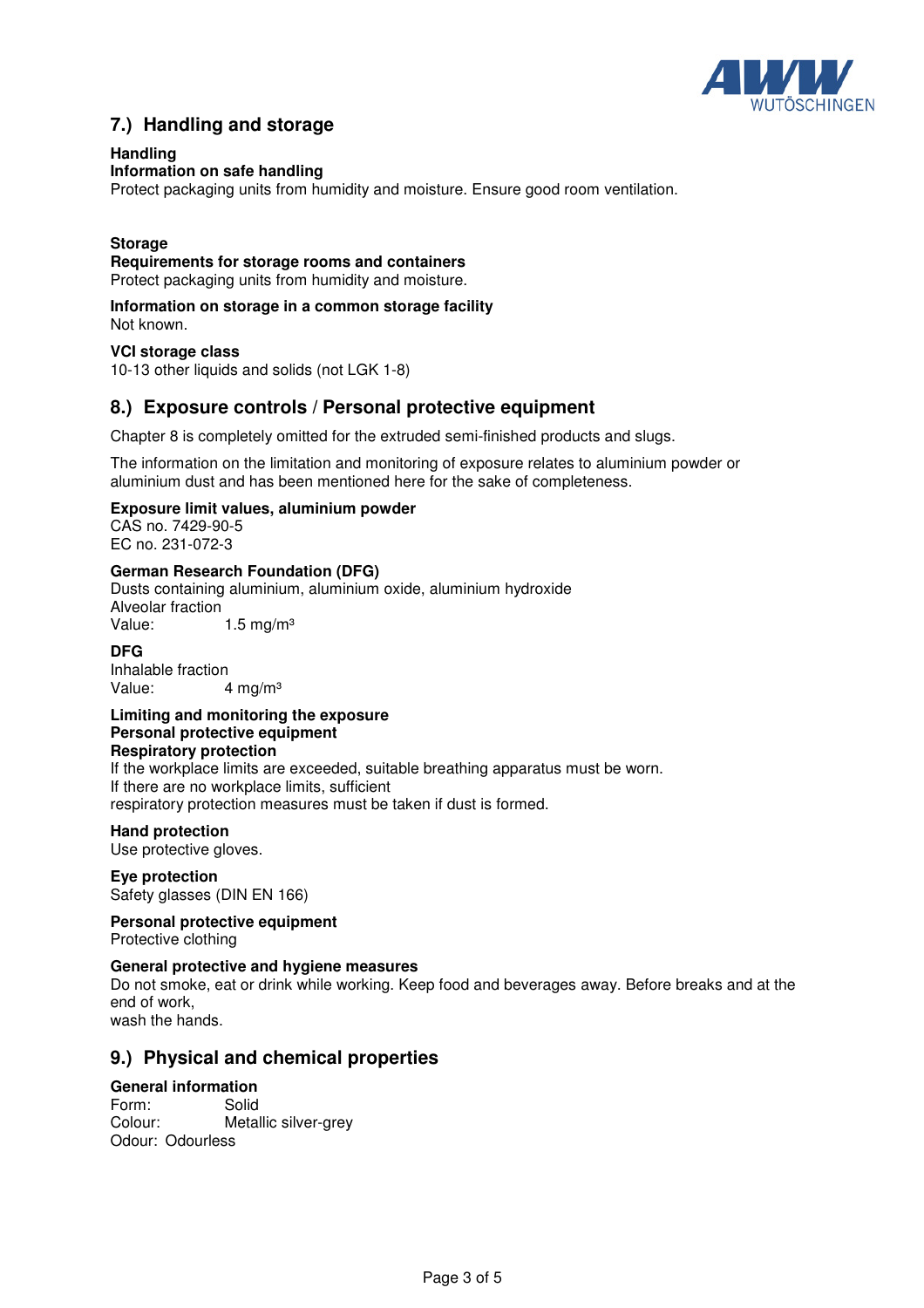

## **Important information on health, safety and environmental protection State changes**

Type of state change: Melting point<br>Value: Appro Type of state change: Boiling point Value: 2467 °C

Approx. 660 °C

#### **Flash point**  Remark not applicable

**Density** 

Value:  $2.70 \text{ g/cm}^3$ Reference temperature: 20 °C

### **Solubility in water:**  Insoluble in water

# **10.) Stability and reactivity**

**Conditions to be avoided**  None when used as intended.

# **Substances to be avoided**

Alkaline- and acid-reactive solutions

#### **Dangerous decomposition products**  None when used as intended

# **11.) Toxicological information**

## **Other information**

Product-specific toxicological data is not known.

# **12.) Specific environmental information**

## **Other information**

Ecological data is not available.

# **13.) Notes on disposal**

## **Product**

A waste code number in accordance with the European Waste Catalogue (AVV) must be assigned in consultation with the regional waste disposal company.

# **14.) Information on transport**

## **Other information**

The product is not subject to national and international transport regulations for road, rail, sea and air.

# **15.) Legal regulations**

## **Regulations on safety, health and environmental protection/specific legislation for the substance or mixture**

**EU regulations Directive 96/82/EC on the control of major-accident hazards involving dangerous substances (ordinance on major accidents)**

None.

With regard to possible decomposition products, see chapter 10.

## **National regulations**

## **Germany: Class of substances dangerous to water**

Class nwg ID no. 1443

Source: Classification according to German Administrative Regulation Regarding Water Pollutants (VwVwS)